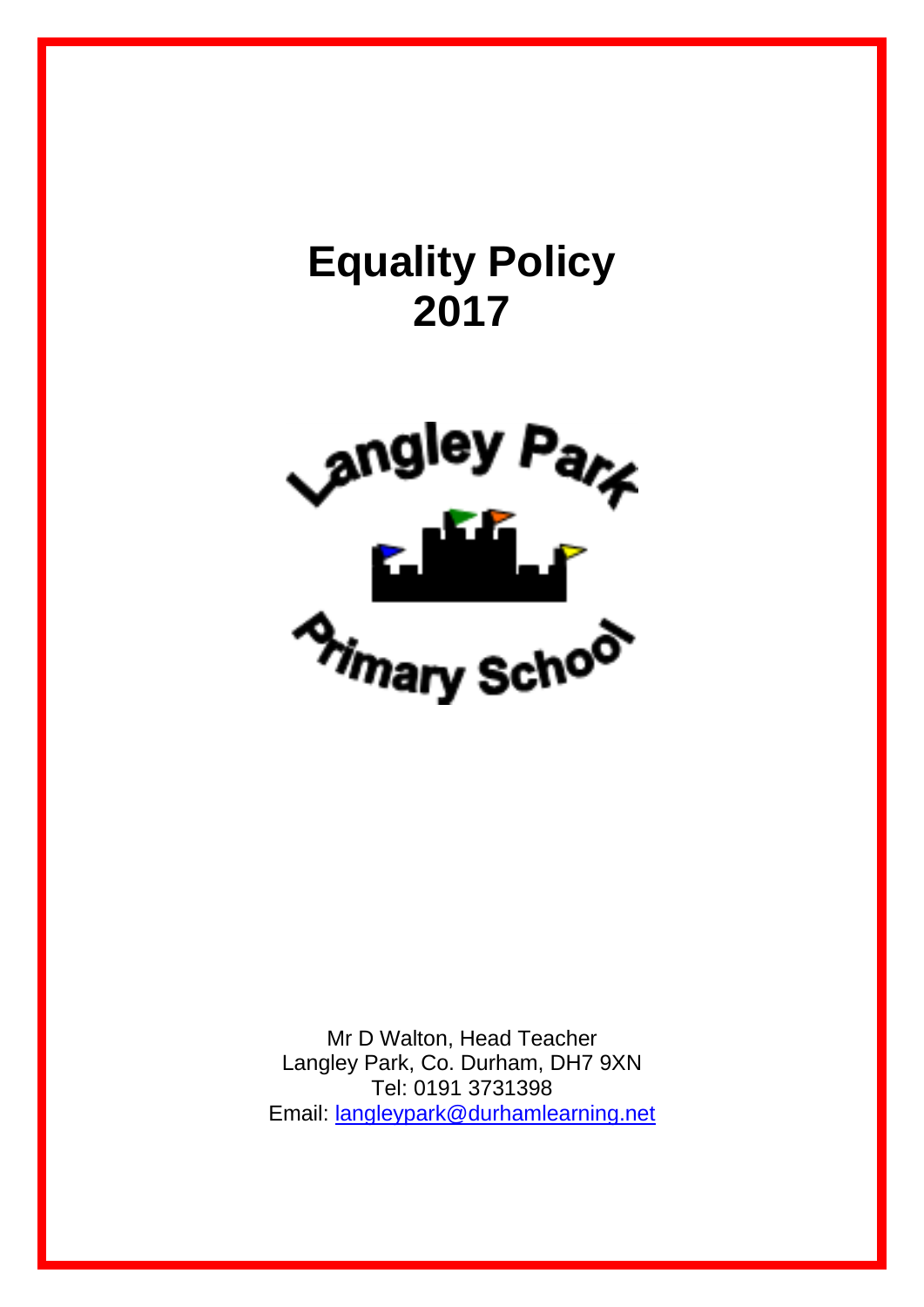

**Langley Park Primary School**

**Equality Policy**



## **Langley Park Primary School Equality Policy**

The Equality Act 2010 was introduced fully in April 2011 and there is no longer a requirement that schools should draw up and publish equality schemes or policies. However, it is still good practice for a school to make a statement about the principles according to which it assesses the impact on equality of its policies and practices, and according to which it establishes specific objectives.

We must under the general duty of public sector equality duty, in the exercise of our functions, have due regard to the need to:

- Eliminate discrimination, harassment, victimisation and any other conduct that is prohibited under the Act.
- Advance equality of opportunity between persons who share a relevant protected characteristic and persons who do not share it;
- Foster good relations between persons who share a relevant protected characteristic and persons who do not share it.

This will apply to all pupils, staff and others using the facilities. We will give relevant and proportionate consideration to the public sector equality duty.

The protected characteristics for the schools provisions are:

- **•** Disability
- Gender identity
- Pregnancy and maternity
- Race
- Religion or belief
- Sex
- Sexual orientation
- Age (not applicable to pupils)
- Marriage and Civil Partnerships (not applicable pupils)

Age and marriage and civil partnership are NOT protected characteristics for the schools provisions for pupils.

We will have **due regard** to advancing equality of opportunity including making serious consideration of the need to

- remove or minimise disadvantages suffered by persons who share a relevant protected characteristic that are connected to that characteristic;
- take steps to meet the needs of persons who share protected characteristics that are different from the needs of persons who do not share it;
- encourage persons who share a relevant protected characteristic to participate in public life or in any activity in which participation by such persons is disproportionately low.

We will take into account the six Brown principles of 'due regard'

We welcome the opportunity to be transparent and accountable. To this end we fulfil the specific duties of the Act by:

 $\checkmark$  publishing our equality information  $\checkmark$  publishing our equality objectives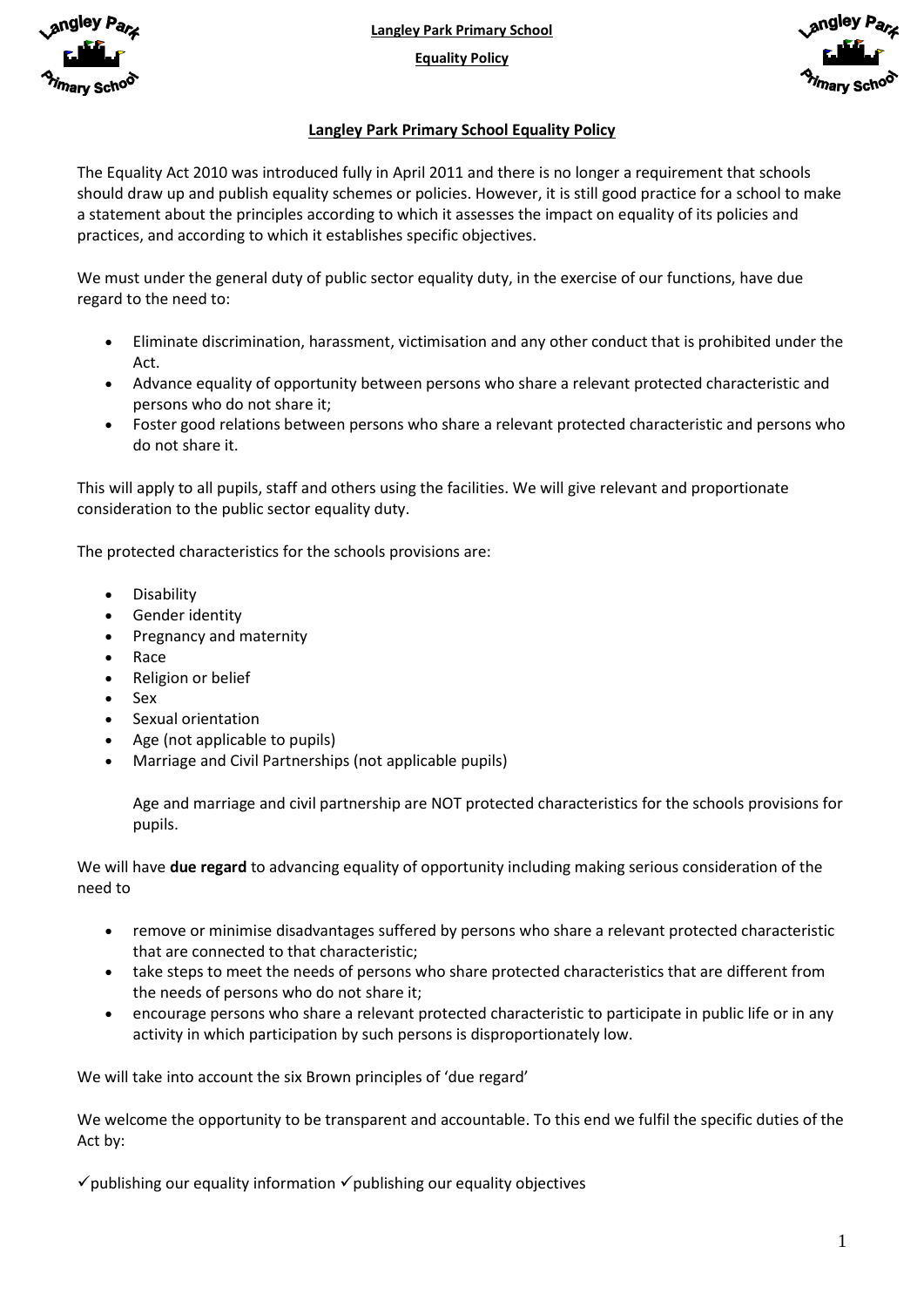



We aim to make the information accessible, easy to read and easy to find.

### *Legal framework*

We welcome our duties under the Equality Act 2010 to eliminate discrimination, advance equality of opportunity and foster good relations in relation to age (as appropriate), disability, gender reassignment, marriage and civil partnership, pregnancy and maternity, race, religion or belief, sex and sexual orientation.

We welcome our duty under the Education and Inspections Act 2006 to promote community cohesion.

We recognise these duties are essential to reflect international human rights standards as expressed in the UN Convention on the Rights of the Child, the UN Convention on the Rights of People with Disabilities, and the Human Rights Act 1998 and the Public Sector Equality Duties 2010.

## *Guiding principles*

In fulfilling the legal obligations cited above, we are guided by nine principles:

- **awareness –** all staff know and understand what the law requires
- **timeliness**  implications considered before they are implemented
- **rigour –** open-minded and rigorous analysis, including parent/pupil voice
- **non-delegation –** the PSED cannot be delegated
- **continuous –** ongoing all academic year
- **record-keeping –** keep notes and records of decisions & meetings

### **Principle 1: All learners are of equal value.**

We see all learners and potential learners, and their parents and carers, as of equal value.

### **Principle 2: We recognise and respect difference.**

Treating people equally (Principle 1 above) does not necessarily involve treating them all the same. Our policies, procedures and activities must not discriminate but must nevertheless take account of differences of life-experience, outlook and background, and in the kinds of barrier and disadvantage which people may face.

\*There are some areas where a school with a religious character can make exceptions on some certain prescribed grounds. These are discussed at the end of the document.

### **Principle 3: We foster positive attitudes and relationships, and a shared sense of cohesion and belonging.**

We intend that our policies, procedures and activities should promote:

- positive attitudes towards disabled people, good relations between disabled and non-disabled people, and an absence of harassment of disabled people
- positive interaction, good relations and dialogue between groups and communities different from each other in terms of ethnicity, culture, religious affiliation, national origin or national status, and an absence of prejudice- related bullying and incidents
- mutual respect and good relations between boys and girls, and women and men, and an absence of sexual, homophobic and transphobic harassment.
- positive attitudes and understanding of those women pregnant or during maternity.

### **Principle 4: We observe good equalities practice in staff recruitment, retention and development**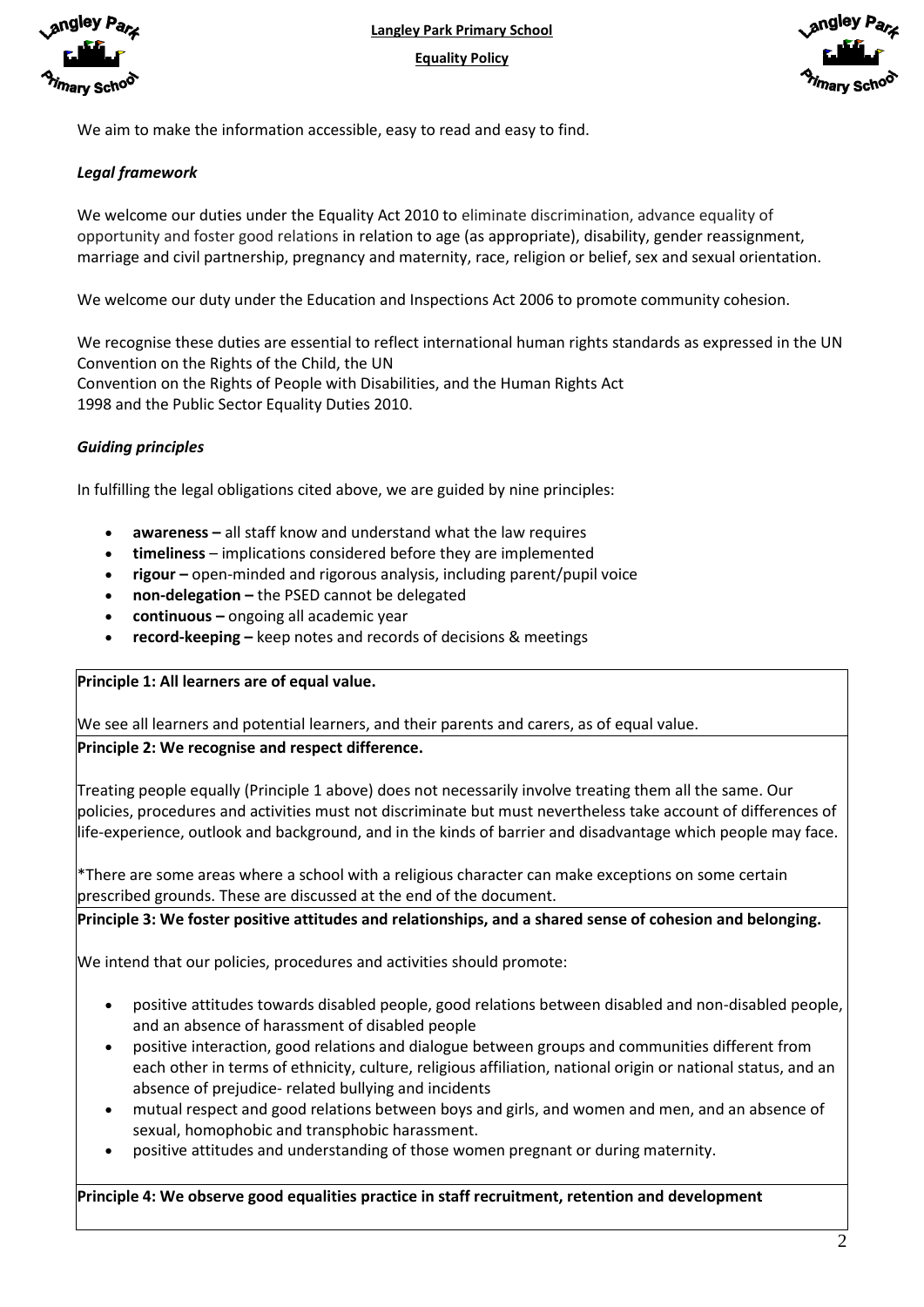

**Langley Park Primary School**

**Equality Policy**



We ensure that policies and procedures should benefit all employees and potential employees, for example in recruitment and promotion, and in continuing professional development.

\*There are some areas where a school with a religious character can make exceptions on some certain prescribed grounds. These are discussed at the end of the document.

### **Principle 5: We aim to reduce and remove inequalities and barriers that already exist**

In addition to avoiding or minimising possible negative impacts of our policies, we take opportunities to maximise positive impacts by reducing and removing inequalities and barriers that may already exist. **Principle 6: We consult and involve widely** 

People affected by a policy or activity should be consulted and involved in the design of new policies, and in the review of existing ones. We consult and involve all sectors of the school community.

### **Principle 7: Society as a whole should benefit**

We intend that our policies and activities should benefit society as a whole, both locally and nationally, by fostering greater social cohesion, and greater participation in public life.

**Principle 8: We base our practices on sound evidence** 

We maintain and publish quantitative and qualitative information about our progress towards greater equality.

### **Principle 9: Objectives**

Every four years we formulate and publish specific and measurable objectives, based on the evidence we have collected and published. The objectives which we identify take into account national and local priorities and issues, as appropriate. We keep our equality objectives under review and report annually on progress towards achieving them.

# *The curriculum*

We keep each curriculum subject or area under review in order to ensure that teaching and learning reflect the nine guiding principles.

### *Ethos and organisation*

We ensure the guiding principles apply to the full range of our policies and practices, including those that are concerned with:

- pupils' progress, attainment and achievement
- pupils' personal development, welfare and well-being
- teaching styles and strategies
- admissions and attendance \*
- staff recruitment, retention and professional development \*
- care, guidance and support
- behaviour, discipline and exclusions
- working in partnership with parents, carers and guardians
- working with the wider community.

*\*These items are discussed further at the end of the policy as there are exceptions for schools with a religious character.*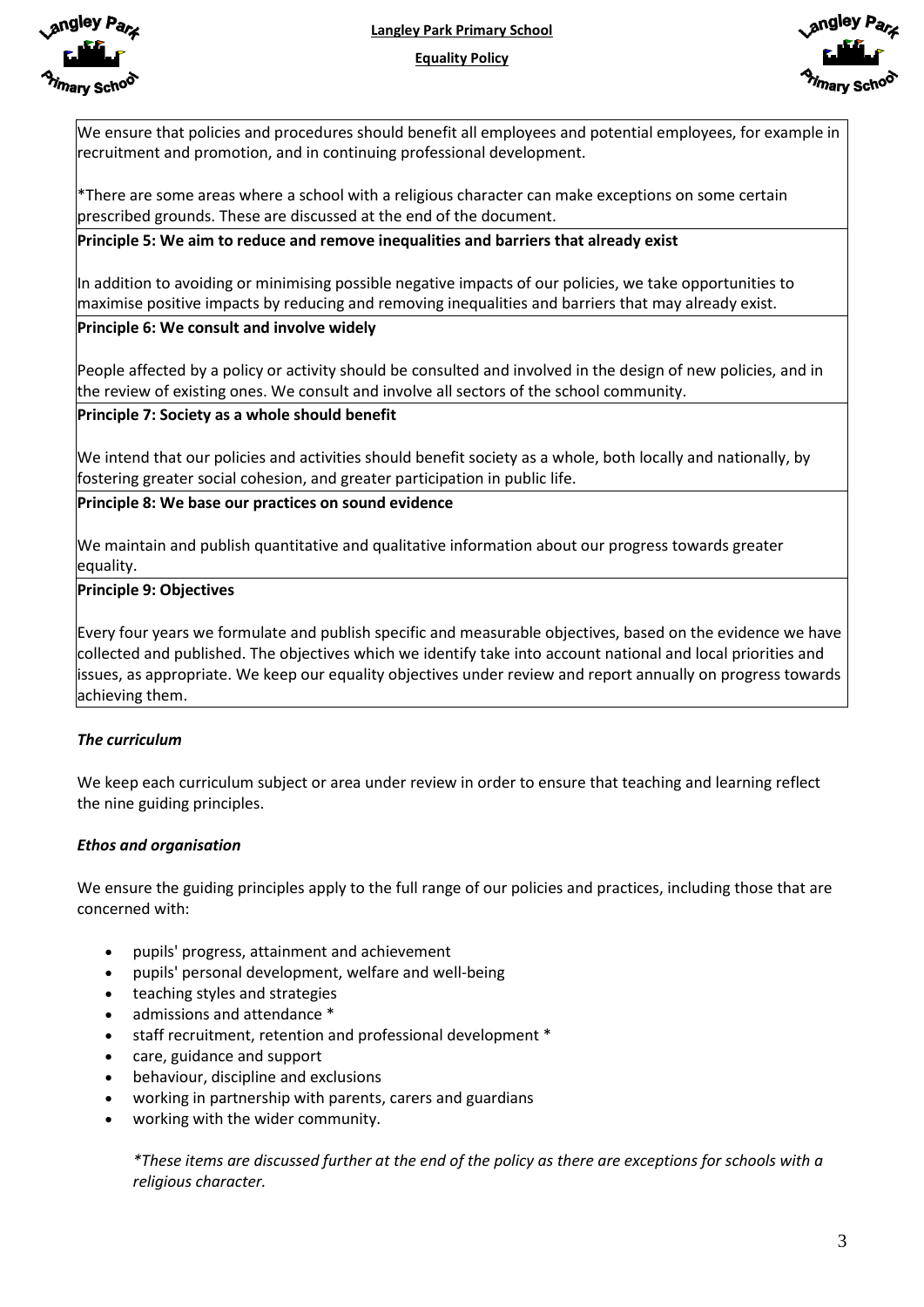



# *Addressing prejudice and prejudice-related bullying*

The school is opposed to all forms of prejudice which stand in the way of fulfilling the legal duties.

There is guidance in the staff handbook on how prejudice-related incidents should be identified, assessed, recorded and dealt with.

We take seriously the importance of recording the numbers, types and seriousness of prejudicerelated incidents at our school and how they are dealt with. We also investigate potential patterns and trends of incidents.

## *Roles and responsibilities*

The governing body is responsible for ensuring that the school complies with legislation, and that this policy and its related procedures and action plans are implemented. An identified member of the governing body has a supporting role regarding the implementation of this policy.

The headteacher is responsible for implementing the policy; for ensuring that all staff are aware of their responsibilities and are given appropriate training and support; and for taking appropriate action.

All staff are expected to:

- promote an inclusive and collaborative ethos in their classroom
- respond to prejudice-related incidents that may occur
- incorporate the principles of this policy into the curriculum
- keep up-to-date with equalities legislation relevant to their work.

### *Information and resources*

We ensure that the content of this policy is known to all staff and governors and, as appropriate, to all pupils and their parents and carers.

All staff and governors are signposted towards a selection of resources which discuss and explain concepts of equality, diversity and community cohesion in appropriate detail.

### *Religious observance*

We respect the religious beliefs and practice of all staff, pupils and parents, and aim to comply with reasonable requests relating to religious observance and practice.

### *Staff development and training*

We ensure that all staff receive appropriate training and opportunities for professional development around equalities.

### *Breaches of the policy*

Breaches of this policy will be dealt with in line with the schools disciplinary policy.